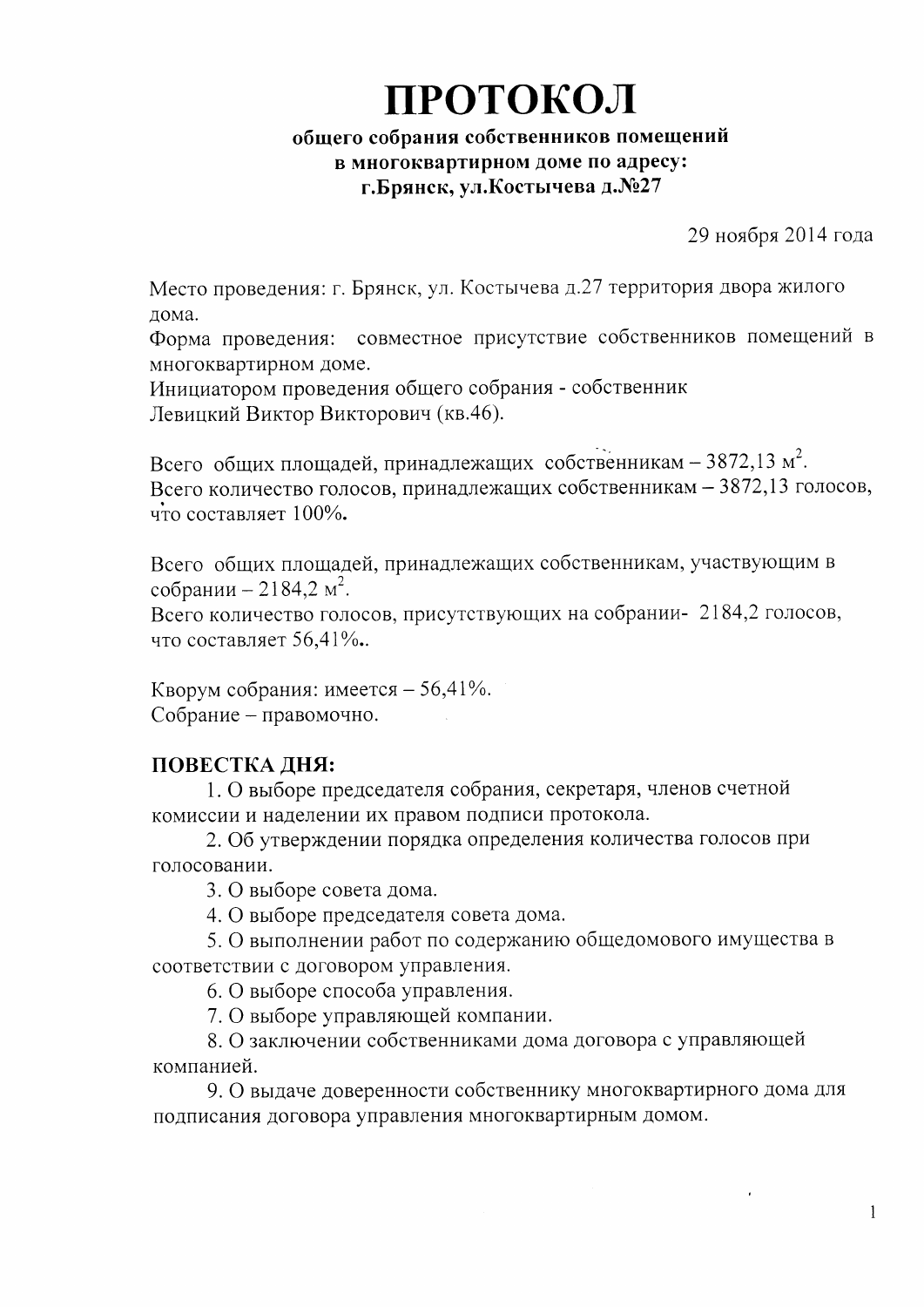ПО ПЕРВОМУ ВОПРОСУ «О выборе председателя собрания, секретаря, членов счетной комиссии и наделении их правом подписи протокола» рассмотрев и обсудив вопрос

РЕШИЛИ: Избрать председателем общего собрания Козлова Дзинтара Васильевича (кв.38)

секретарем собрания Жердеву Людмилу Александровну (кв.22),

счетную комиссию в составе 2 (двух) человек:

Лроздюк Зою Алексеевну (кв. 56)

Козлову Ирину Васильевну (кв.38), и наделить их правом подписи протокола собрания.

Результаты голосования:

«ЗА»-2184,2 голосов, «ПРОТИВ» - 0 голосов, «ВОЗДЕРЖАЛИСЬ» - 0 голосов.

# РЕШЕНИЕ: ПРИНЯТО ЕДИНОГЛАСНО.

ПО ВТОРОМУ ВОПРОСУ «Об утверждении порядка определения

количества голосов при голосовании» рассмотрев и обсудив вопрос РЕШИЛИ: утвердить следующий порядок подсчета количества голосов при голосовании: 1 кв.м. общей площади помещения собственника помещения (квартиры) равен 1 голосу.

Результаты голосования:

«ЗА»-2184,2 голосов, «ПРОТИВ» - 0 голосов, «ВОЗДЕРЖАЛИСЬ» - 0 голосов.

## РЕШЕНИЕ: ПРИНЯТО ЕДИНОГЛАСНО.

ПО ТРЕТЬЕМУ ВОПРОСУ «О выборе совета дома» рассмотрев и обсудив вопрос

РЕШИЛИ: Избрать членами совета дома сроком на 2 года:

Левицкого Виктора Викторовича (кв.46),

Козлова Дзинтара Васильевича (кв.38),

Ермакову Надежду Михайловну (кв.14),

Захарова Олега Владимировича (кв.66)

Результаты голосования:

«ЗА»-2184,2 голосов, «ПРОТИВ» - 0 голосов, «ВОЗДЕРЖАЛИСЬ» - 0 голосов.

# РЕШЕНИЕ: ПРИНЯТО ЕДИНОГЛАСНО.

ПО ЧЕТВЕРТОМУ ВОПРОСУ «О выборе председателя совета дома» рассмотрев и обсудив вопрос

РЕШИЛИ: Избрать председателем совета дома Левицкого Виктора Викторовича (кв.46).

Результаты голосования:

«ЗА»-2184,2 голосов, «ПРОТИВ» - 0 голосов, «ВОЗДЕРЖАЛИСЬ» - 0 голосов.

### РЕШЕНИЕ: ПРИНЯТО ЕДИНОГЛАСНО.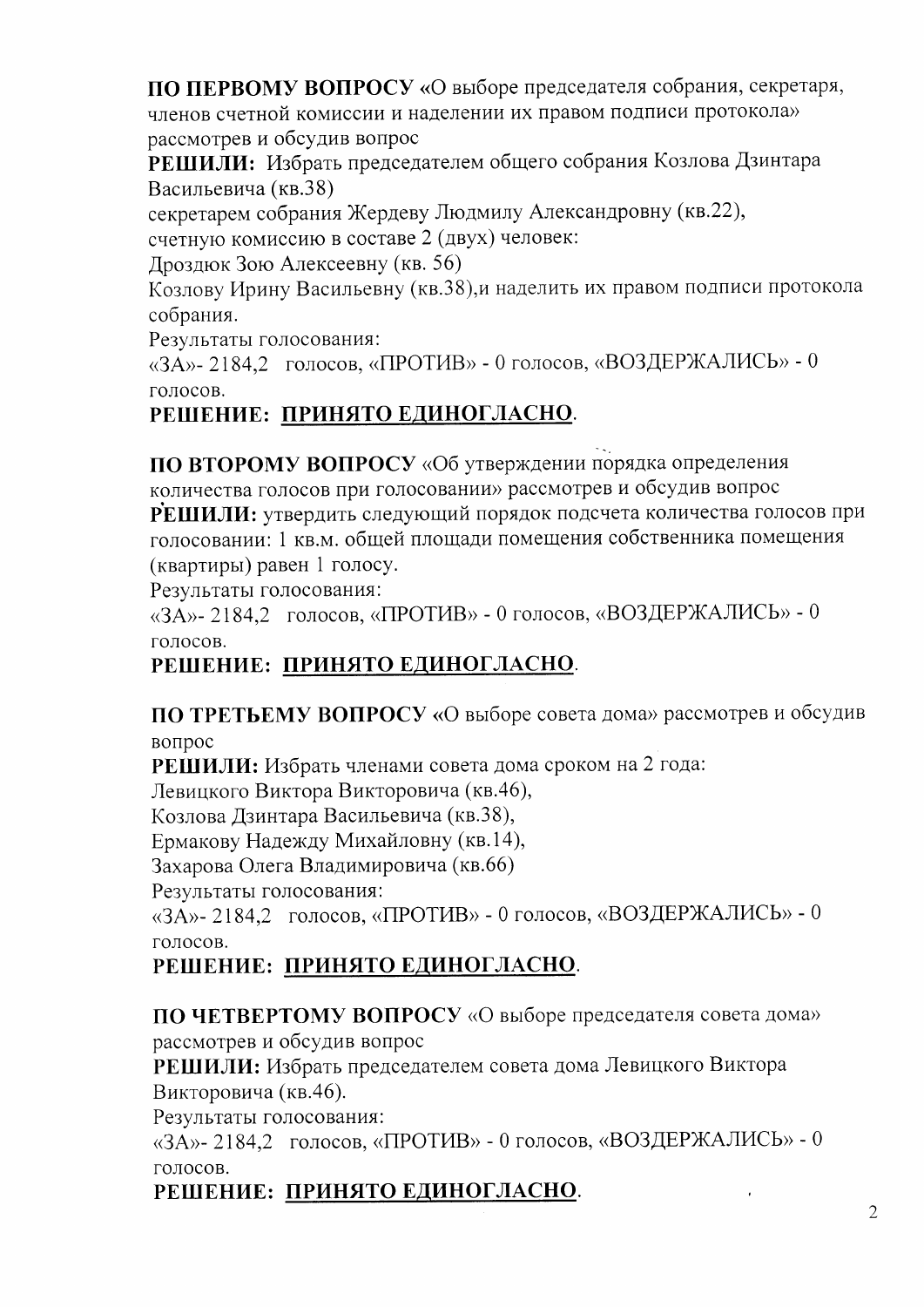ПО ПЯТОМУ ВОПРОСУ «О выполнении работ по содержанию общедомового имущества в соответствии с договором управления» рассмотрев и обсудив вопрос

РЕШИЛИ: На основании п.8.2. ст. 162 ЖК РФ отказаться от дальнейшего исполнения договора с ООО «УК «Жилкомсервис-ЖЭУ №3». Результаты голосования:

«ЗА»- 2184,2 голосов, «ПРОТИВ» - 0 голосов, «ВОЗДЕРЖАЛИСЬ» - 0 голосов.

#### РЕШЕНИЕ: ПРИНЯТО ЕДИНОГЛАСНО.

ПО ШЕСТОМУ ВОПРОСУ «О выборе способа управления»

рассмотрев и обсудив вопрос

РЕШИЛИ: утвердить способ управления многоквартирным домом № 27 по улице Костычева в гор. Брянске как управление управляющей организацией. Результаты голосования:

«ЗА»-2184,2 голосов, «ПРОТИВ» - 0 голосов, «ВОЗДЕРЖАЛИСЬ» - 0 голосов.

#### РЕШЕНИЕ: ПРИНЯТО ЕДИНОГЛАСНО.

ПО СЕДЬМОМУ ВОПРОСУ «О выборе управляющей компании» рассмотрев и обсудив вопрос

РЕШИЛИ: выбрать управляющую организацию ООО «Управляющая компания «Славянская» (гор. Брянск, ул. Костычева, 68) для управления многоквартирным домом № 27 по улице Костычева в гор. Брянске. Результаты голосования:

«ЗА»-2184,2 голосов, «ПРОТИВ» - 0 голосов, «ВОЗДЕРЖАЛИСЬ» - 0 голосов.

### РЕШЕНИЕ: ПРИНЯТО ЕДИНОГЛАСНО.

ПО ВОСЬМОМУ ВОПРОСУ «О заключении собственниками дома договора с управляющей компанией» рассмотрев и обсудив вопрос РЕШИЛИ: заключить договор управления многоквартирным домом № 27 по улице Костычева в гор. Брянске с ООО «Управляющая компания «Славянская». Председателю совета многоквартирного дома согласовать условия договора управления с управляющей компанией. Собственникам помещений многоквартирного дома № 27 по улице Костычева в гор. Брянске заключать договоры на управление многоквартирным домом с управляющей организацией ООО «УК «Славянская».

Результаты голосования:

«ЗА»-2184,2 голосов, «ПРОТИВ» - 0 голосов, «ВОЗДЕРЖАЛИСЬ» - 0 голосов.

### РЕШЕНИЕ: ПРИНЯТО ЕДИНОГЛАСНО.